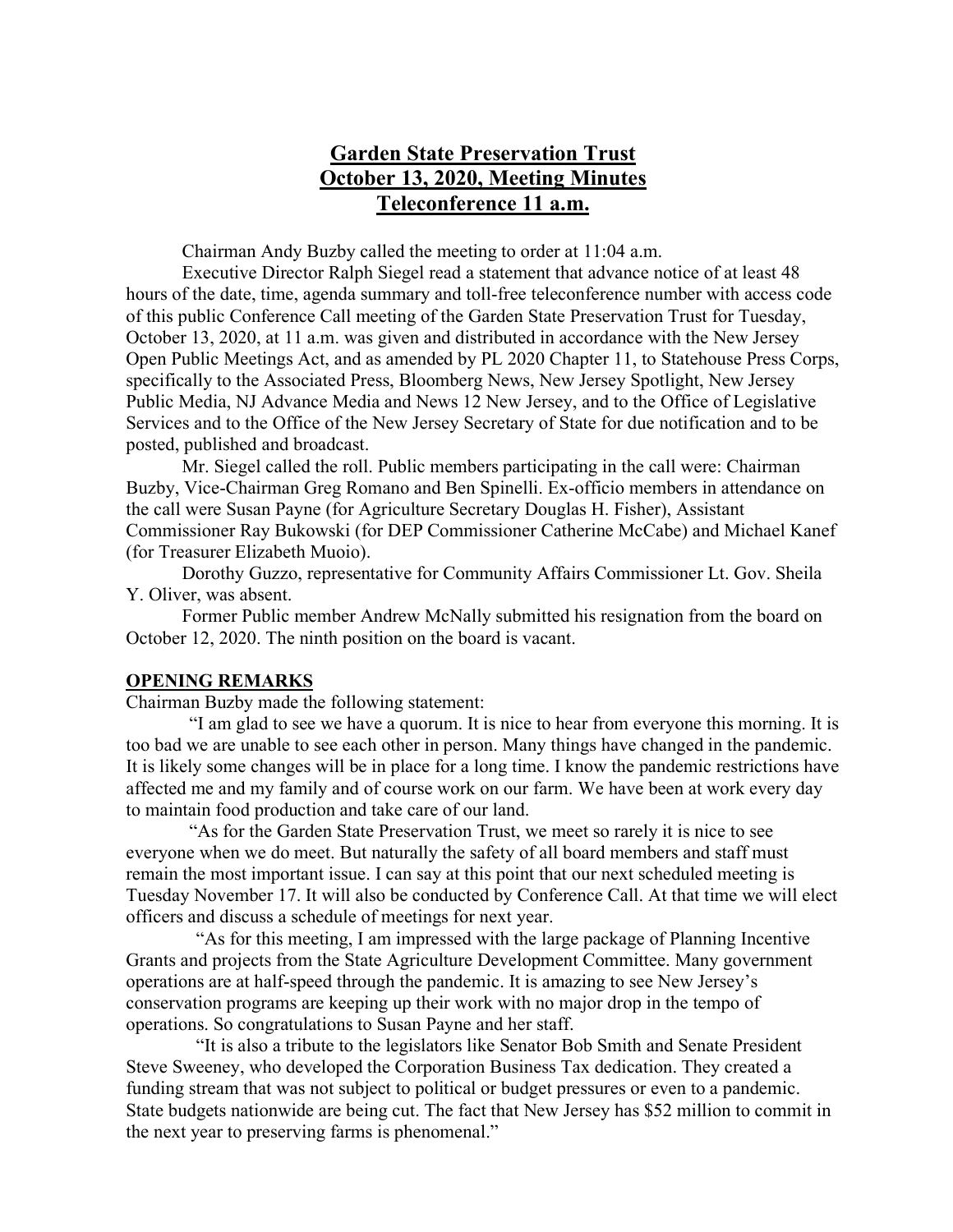#### **APPROVAL OF MINUTES OF OCTOBER 8, 2019, BOARD MEETING**

Chairman Buzby asked if there were any question or corrections to the draft minutes of the meeting. There were none.

Moved by Ms. Payne Seconded by Mr. Kanef Approved 6-0

Mr. Siegel noted the consideration of these official minutes was a formality because a substantive version of the minutes covering the actions taken had been submitted in October last year and had completed the Governor's veto period. He said the version under consideration today was the official transcript of the proceedings for the only meeting in recent years at which all programs came in with funding recommendations at the same time.

#### **EXECUTIVE DIRECTOR'S REPORT**

Mr. Siegel said CBT revenue of \$113 million for conservation programs for Fiscal Year 2021 was higher than anyone had expected. He made reference to a table the members had received by email which shows new CBT funds plus \$106 million available from previous years, most of which had been withheld as reserve.

| CBT Revenue FY2021 for GSPT funded programs |                                                     |                                                   |               |
|---------------------------------------------|-----------------------------------------------------|---------------------------------------------------|---------------|
|                                             | <b>Previous Year</b><br><b>Unappropriated Funds</b> | <b>Fiscal Year 2021</b><br><b>Proposed Budget</b> |               |
| <b>PROGRAMS</b>                             | & Reserve Funds                                     | <b>Revenues</b>                                   | <b>TOTAL</b>  |
| <b>IHistoric Trust</b>                      | \$11,055,000                                        | \$7,949,000                                       | \$19,004,000  |
| <b>Farmland Preservation</b>                | \$21,064,000                                        | \$35,204,000                                      | \$56,268,000  |
| <b>IDEP-Green Acres</b>                     | \$73,622,000                                        | \$70,409,000                                      | \$144,031,000 |
| <b>SUBSETS</b>                              |                                                     |                                                   |               |
| Green Acres Local                           | \$48,321,000                                        | \$28,164,000                                      | \$76,485,000  |
| Green Acres State Acquisition               | \$11,376,000                                        | \$19,010,000                                      | \$30,386,000  |
| <b>DEP State Capital Development</b>        | \$13,925,000                                        | \$23,235,000                                      | \$37,160,000  |

Mr. Siegel noted CBT collection forecasts were buoyed by a special surcharge on high-earning companies that was enacted as a temporary measure three years ago. That surcharge was scheduled to sunset this year but the Governor and Legislature decided to extend it into the current fiscal year as a pandemic crisis measure.

Mr. Siegel reported the downside was that the pandemic had an impact on just the revenues for the fourth quarter of Fiscal Year 2020 just ending. He said in Fiscal Year 2021 we will see the pandemic impact in all four quarters. But he reminded board members that 25 percent of the forecasted CBT revenue was being withheld as a reserve. He said the GSPT would be appropriating a share of funds from the 75-percent available that is expected to be collected.

Mr. Siegel said he was not in a position to conduct a national study but that he was confident New Jersey's program was a largest in the country this year and that he would expect the Farmland Preservation funding to be larger than all similar state programs combined.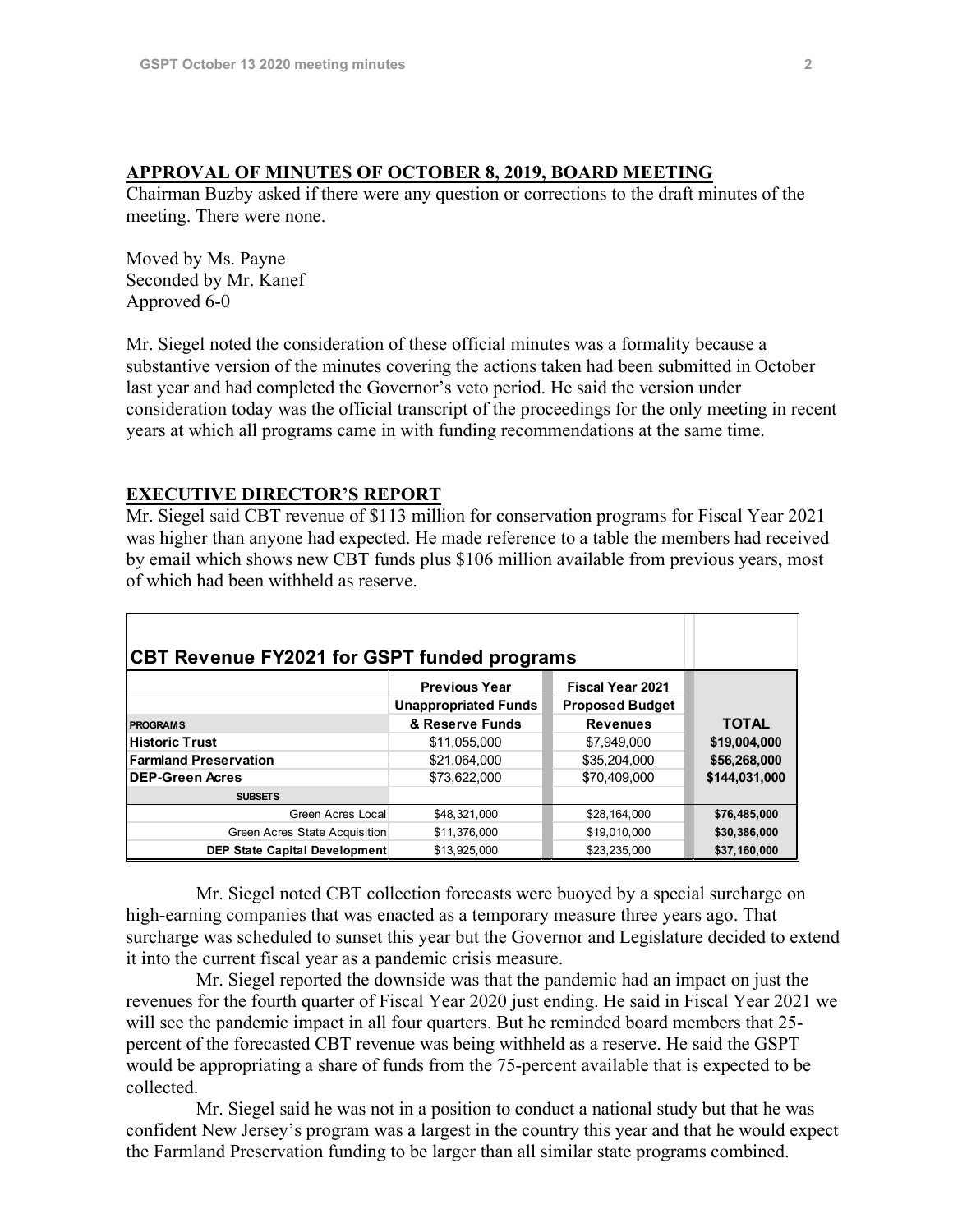### **EXECUTIVE DIRECTOR'S FISCAL REPORT: STATE AGRICULTURE DEVELOPMENT COMMITTEE RECOMMENDATIONS FOR FARMLAND PRESERVATION PROJECTS FOR FY2021**

Mr. Siegel reviewed the recommendations from the State Agriculture Development Committee (SADC) to fund Farmland Preservation projects for Fiscal Year 2021. He reviewed the packet of resolutions and the Farmland Summary each member had received by overnight mail and through email, explaining that the Board members should consider the Summary tables as being attached to the resolutions. He said the resolutions under consideration were to approve the number tables and grant lists in the pages of the Summary.

Mr. Siegel reviewed the line by line details of the funds available and appropriations as recommended.

| <b>Farmland Preservation FY2021 Summary</b><br><b>State Agriculture Development Committee</b> |                                         |                                          |                                   |                                   |                                                  |                                   |  |  |
|-----------------------------------------------------------------------------------------------|-----------------------------------------|------------------------------------------|-----------------------------------|-----------------------------------|--------------------------------------------------|-----------------------------------|--|--|
|                                                                                               | Total<br>Available                      | FY2021<br>Cumulative<br><b>CBT Funds</b> | 2009 Farmland<br><b>Bond Fund</b> | 2007 Farmland<br><b>Bond Fund</b> | <b>GSPT Farmland</b><br><b>Preservation Fund</b> | 1995 Farmland<br><b>Bond Fund</b> |  |  |
| County PIG Grants                                                                             | \$12,000,000                            | \$12,000,000                             |                                   |                                   |                                                  |                                   |  |  |
| <b>Municipal PIG Grants</b>                                                                   | \$11,500,000                            | \$11,500,000                             |                                   |                                   |                                                  |                                   |  |  |
| Nonprofit Grants<br>Resolution #20-002<br>Resolution #20-003 NJCF<br>NONPROFIT SUBTOTAL       | \$3.346.225<br>\$417,400<br>\$3.763.625 | \$3.763.625                              |                                   |                                   |                                                  |                                   |  |  |
| <b>State Acquisition</b>                                                                      | \$23.298.172                            | \$22,416,375                             | \$599.712                         | \$141.233                         | \$103,308                                        | \$37.544                          |  |  |
| <b>Stewardship Grants</b>                                                                     | \$2,253,000                             | \$2,253,000                              |                                   |                                   |                                                  |                                   |  |  |
| <b>Project Recommendation</b>                                                                 | \$52,814,797                            | \$51.933.000                             | \$599,712                         | \$141.233                         | \$103,308                                        | \$37.544                          |  |  |
| Administration*<br>Appraisal Survey & Title Costs'<br>Outside Review Appraisals*              | \$3,985,000<br>\$250,000<br>\$100,000   | \$3.985.000<br>\$250,000<br>\$100,000    |                                   |                                   |                                                  |                                   |  |  |
| Administrative Recommendation*                                                                | \$4,335,000                             | \$4,335,000                              |                                   |                                   |                                                  |                                   |  |  |
| Total Recommendation \$57,149,797                                                             | В                                       | \$56,268,000                             | \$599,712                         | \$141.233                         | \$103,308                                        | \$37.544                          |  |  |

Mr. Siegel noted the \$52.8 million highlighted by the red letter "A" indicated the sum the Trust board members would be voting on in five resolutions. He said the GSPT vote was limited to the approval of project funding.

Mr. Siegel said the \$57.149 million highlighted by the red letter "B" represented the total appropriation the SADC would be seeking from the Legislature, including funding for administration and project costs that were not subject to GSPT approval.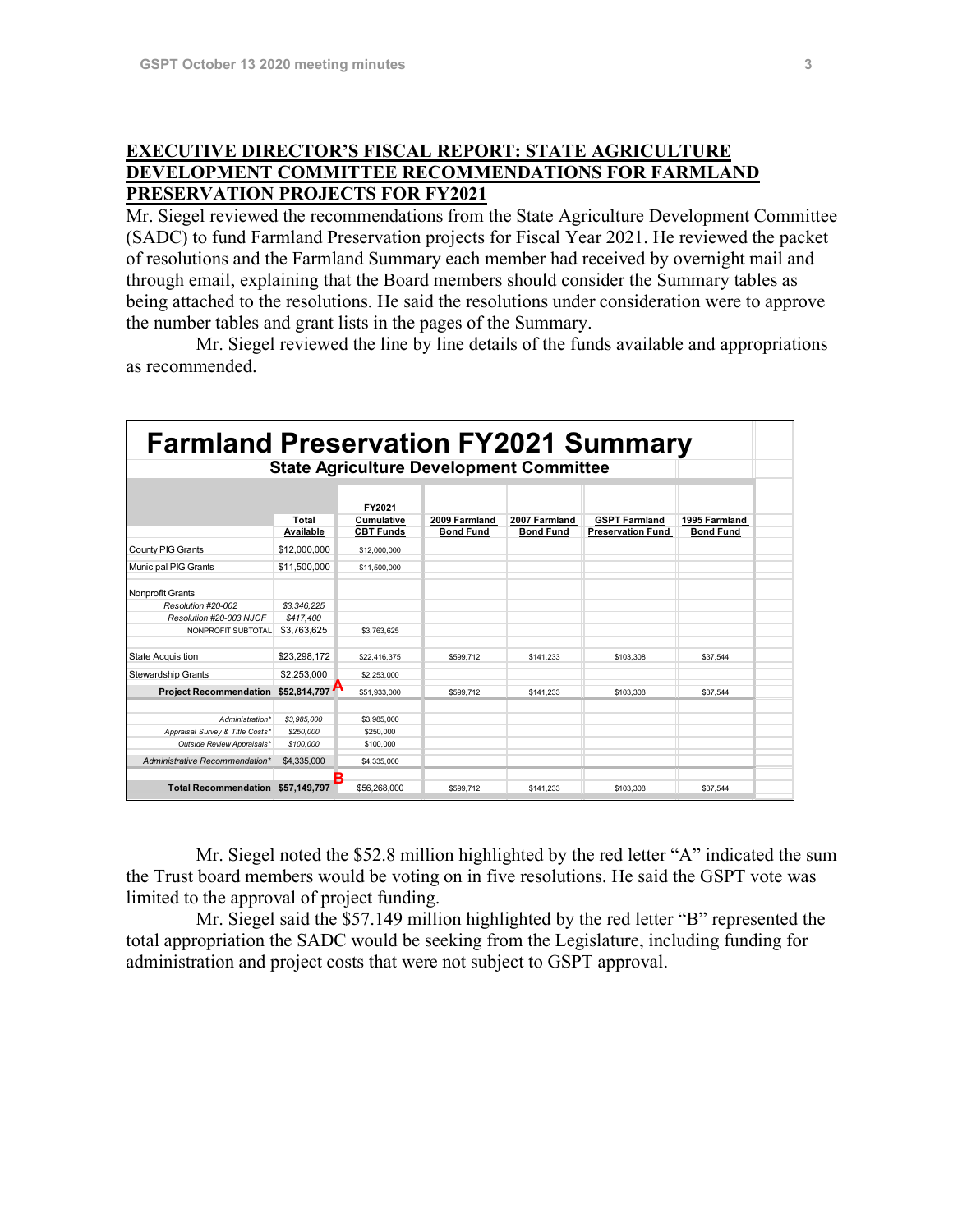#### **PRESENTATION OF SADC RECOMMENDATIONS FOR FARMLAND PRESERVATION PROJECTS FOR FY2021**

Matt Distaulo, chief financial officer for the SADC, made the presentation to explain the SADC recommendations. He first reviewed some of the progress of the Farmland Preservation program to place the recommendations in context.

Mr. Distaulo said the latest USDA Census statistics show 734,000 acres of active farmland in New Jersey. He said the strategic goal is to preserve 550,000 acres, which means the SADC is 43-percent of the way to its goal. He said to date the program has preserved 238,000 acres on 2,681 farms. He said this is the highest percentage of farmland acreage preserved of any state in the country.

Mr. DiStaulo said the public investment in farmland preservation totals \$1.78 billion, with \$1.15 billion in State funds matched by federal, county, municipal and nonprofit partners. He referred to a chart showing funding trends in which he said state funding reached its maximum of \$77 million a year during the years of the Garden State Preservation Trust bond funding from 2000 to 2008. His chart showed annual funding averaged \$39 million from 2009 to 2014 using the bond funds from the 2007 and 2009 voter referenda. Under the CBT dedication initiated in 2016, funding averaged \$23 million from 2016 to 2019 and \$57 million for 2020-2021.

Mr. Distaulo detailed the funding recommendation of \$52.8 million broken down on the top page Farmland Summary (copied in the minutes above under the Executive Director's report.) He also contrasted it with the funding recommendations which were approved in Fiscal year 2020, showing more than double the funding in the Nonprofit Grants program and the Municipal Planning Incentive Grant (PIG) program. He showed that PIG base grants were going to seven counties and 10 municipalities based on their "performance" in the expenditure of appropriations from prior years. The funding to the Municipal PIGs included a \$5 million appropriation to the competitive grant fund from which municipalities can draw once they have used their base grant. He said these grants reflect the SADC's new regulations revised in August concerning how base-grant expenditures are calculated.

Mr. Distaulo said they received 12 applications for farmland easement acquisitions on 700 acres from four nonprofit land trusts. He said the SADC proposes to provide \$3.76 million, which is 50 percent of the project costs. His charts showed the most active land trust is the Land Conservancy of New Jersey with nine farms in application totaling 424 acres.

Mr. Distaulo broke down the \$23.3 million recommendation for State Direct Acquisitions. He said New Jersey is organized into three regions, and that the priority for preservation would be the two highest-ranked farms from each of the regions, with the remaining farms to receive funding in order of their ranking. He said \$5.1 million would also go into a special fund designated as a "partnership pool" to leverage matching funds from preservation partners. He said the partnership projects could be in any region of the state.

Mr. Distaulo gave details of the stewardship funding program. He said the Soil  $\&$ Water Grant program can include water management impoundments and reservoirs, irrigation systems and drainage systems. He said the recommended funds would be used for 132 applications "in progress" and ready for funding. He said previous appropriations of \$1.5 million have funded 53 Soil & Water projects that are still underway plus 22 projects that have been completed.

Mr. Distaulo discussed the other stewardship component: deer fencing. He said 52 deer-fencing grants have been awarded. He said 19 of these projects have been completed for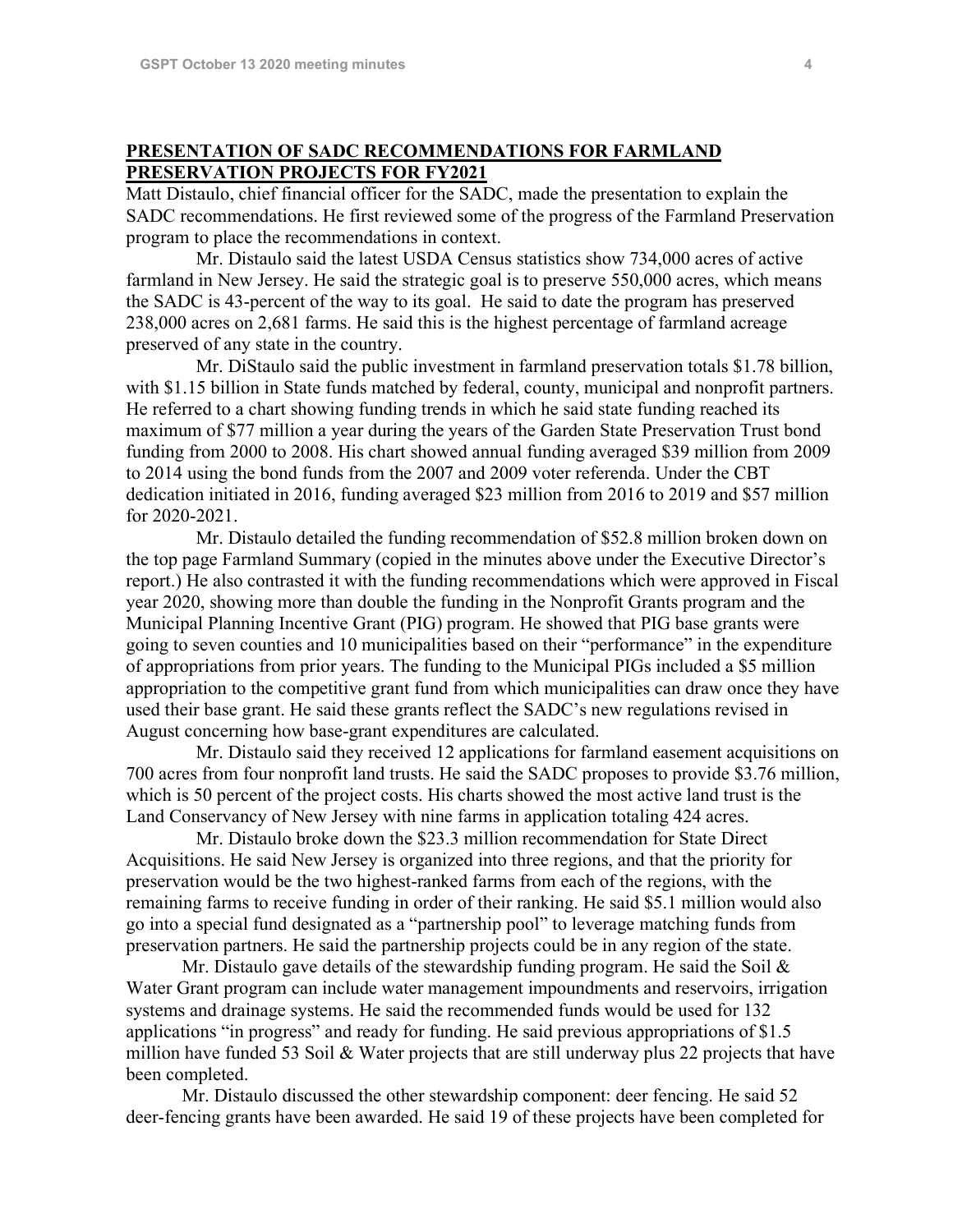roughly 21.5 miles of fencing that encloses and protects 1,100 acres. He said reimbursements for fencing projects have totaled \$275,000.

Ms. Payne, executive director of the SADC, thanked Chairman Buzby for his opening statement recognizing SADC efforts during the pandemic. She said all of the credit goes to the staff.

Ms. Payne said the amendments to the county and municipal PIG rules streamlined procedures and simplified some requirements. "We tried to reinvigorate the role of the Local Advisory Committee," which is required for a town or county to be eligible for PIG classification and to receive PIG funding.

Ms. Payne reiterated Chairman Buzby's statement that we appreciate the Legislature for established the CBT funding stream for conservation.

Ms. Payne said, "We are going to be the first state to really permanently nail down its agricultural land base" through preservation. She said, "We really want to get that job done, and so we are going to start taking a close look at what is it going to take to really, fully accomplish that goal of protecting New Jersey's agricultural land base permanently."

Ms. Payne made reference to the New Jersey Conservation Blueprint being on the agenda, commenting that it was an invaluable tool. She said she was pleased the GSPT would consider investing in the Conservation Blueprint project.

Chairman Buzby asked if there were additional questions or comments from the board members before moving on to the resolutions to approve the SADC recommendations.

### **DISCUSSION, CONSIDERATION OF RESOLUTION TO APPROVE \$23,500,000 TO FUND STATE AGRICULTURE DEVELOPMENT COMMITTEE FUNDING RECOMMENDATIONS FOR THE COUNTY PIG AND MUNICIPAL PIG PROGRAMS FOR FY2021 FROM THE PRESERVE NEW JERSEY (CBT) FARMLAND PRESERVATION FUND.**

Chairman Buzby read the title of the resolution and asked for consideration of the resolution.

Moved by Ms. Payne Seconded by Vice Chairman Romano Approved 6-0

SIDE NOTE (NOT PART OF THE OFFICIAL MINUTES): This resolution approves the appropriation of \$23.5 million for the county and municipal Planning Incentive Grant (PIG) programs as recommended by the State Agriculture Development Committee (SADC).

It provides \$12 million in county PIG "base grants" to seven counties which have been active in executing preservation projects and are therefore eligible for additional funding. It also provides \$6.5 million in municipal PIG base grants to 10 towns plus \$5 million to establish a Competitive Grant Fund from which any of the municipal PIGs may draw additional funds once they have expended their base grants.

The resolution is funded from CBT 2021revenues and from reserve CBT funds made available from previous years.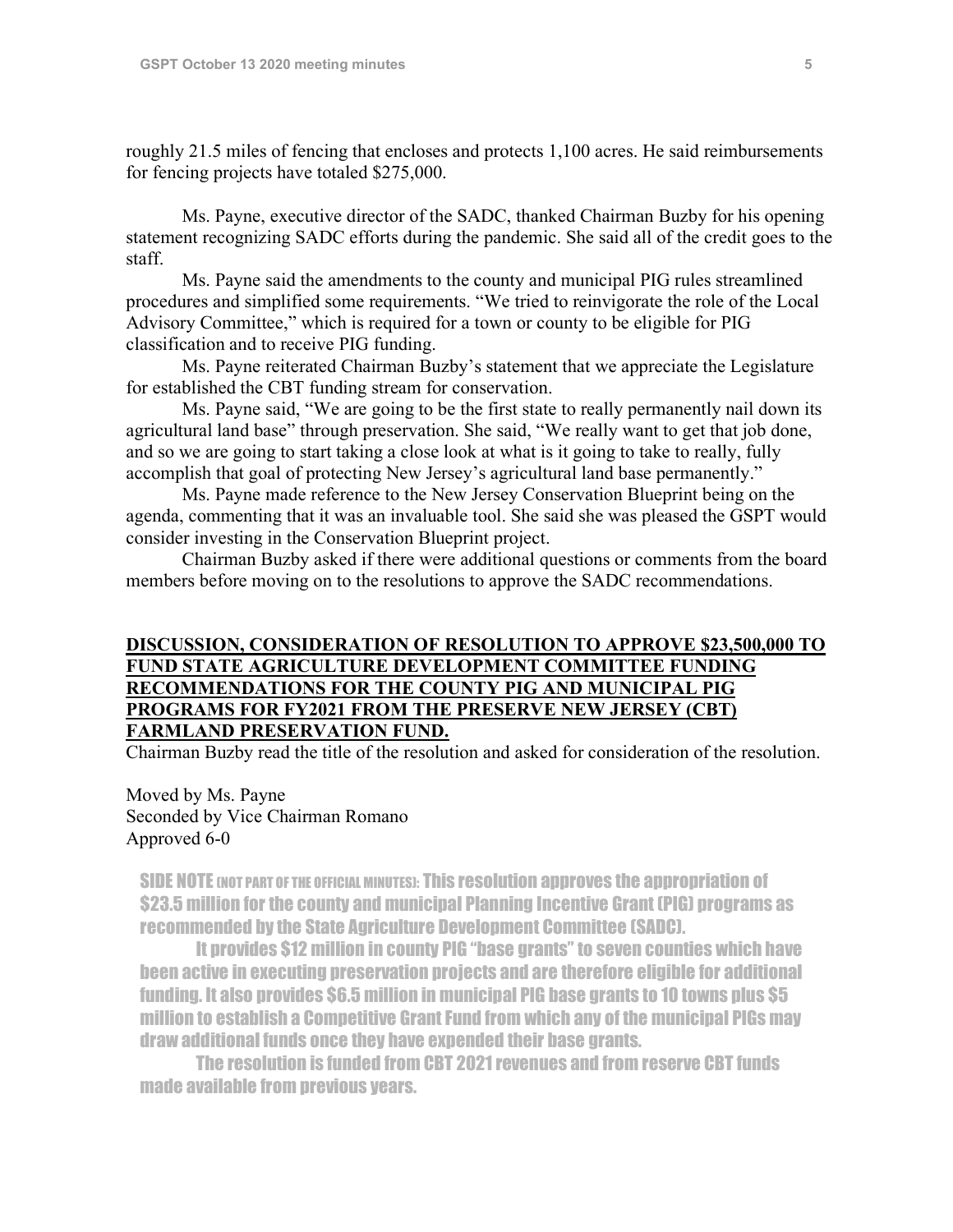# **DISCUSSION, CONSIDERATION OF RESOLUTION #20-002 TO APPROVE \$3,346,225 TO FUND STATE AGRICULTURE DEVELOPMENT COMMITTEE RECOMMENDATIONS FOR NONPROFIT GRANTS FOR THE D&R GREENWAY LAND TRUST, THE LAND CONSERVANCY OF NJ AND THE MONMOUTH CONSERVATION FOUNDATION FOR FY2021 FROM THE PRESERVE NEW JERSEY (CBT) FARMLAND PRESERVATION FUND.**

Chairman Buzby asked for consideration of the resolution.

### Moved by Vice Chairman Romano Seconded by Mr. Bukowski Approved 6-0

SIDE NOTE (NOT PART OF THE OFFICIAL MINUTES): This resolution approves the appropriation of \$3.35 million for Farmland Preservation Nonprofit matching grants to three land trusts for 11 projects as recommended by the SADC. It is funded from CBT 2021revenues and from reserve CBT funds made available from previous years.

### **DISCUSSION, CONSIDERATION OF RESOLUTION #20-003 TO APPROVE \$417,400 TO FUND STATE AGRICULTURE DEVELOPMENT COMMITTEE RECOMMENDATION FOR A NONPROFIT GRANT FOR THE NEW JERSEY CONSERVATION FOUNDATION FOR FY2021 FROM THE PRESERVE NEW JERSEY (CBT) FARMLAND PRESERVATION FUND**

Chairman Buzby began to identify the resolution when Vice Chairman Romano interrupted to announce in advance his intention to recuse from discussion and vote. He asked for consideration of the resolution.

Moved by Mr. Bukowski Seconded by Ms. Payne Approved 5-0

Vice-Chairman Romano explained his recusal. Although he is retired from the New Jersey Conservation Foundation, during his employment he did work on the specific project being funded in this grant.

SIDE NOTE (NOT PART OF THE SUBSTANTIVE MINUTES): This resolution approves the appropriation of an additional, single Nonprofit grant of \$417,400 to New Jersey Conservation Foundation (NJCF). It was separated from the main Nonprofit package in #20-002 so that a board member recently employed by NJCF could recuse on #20-003 while preserving his ability to vote for the main Nonprofit package in #20-002.

Resolutions #20-002 and #20-003 total \$3.8 million for Nonprofit grants. They are funded from CBT 2021revenues and from reserve CBT funds made available from previous years.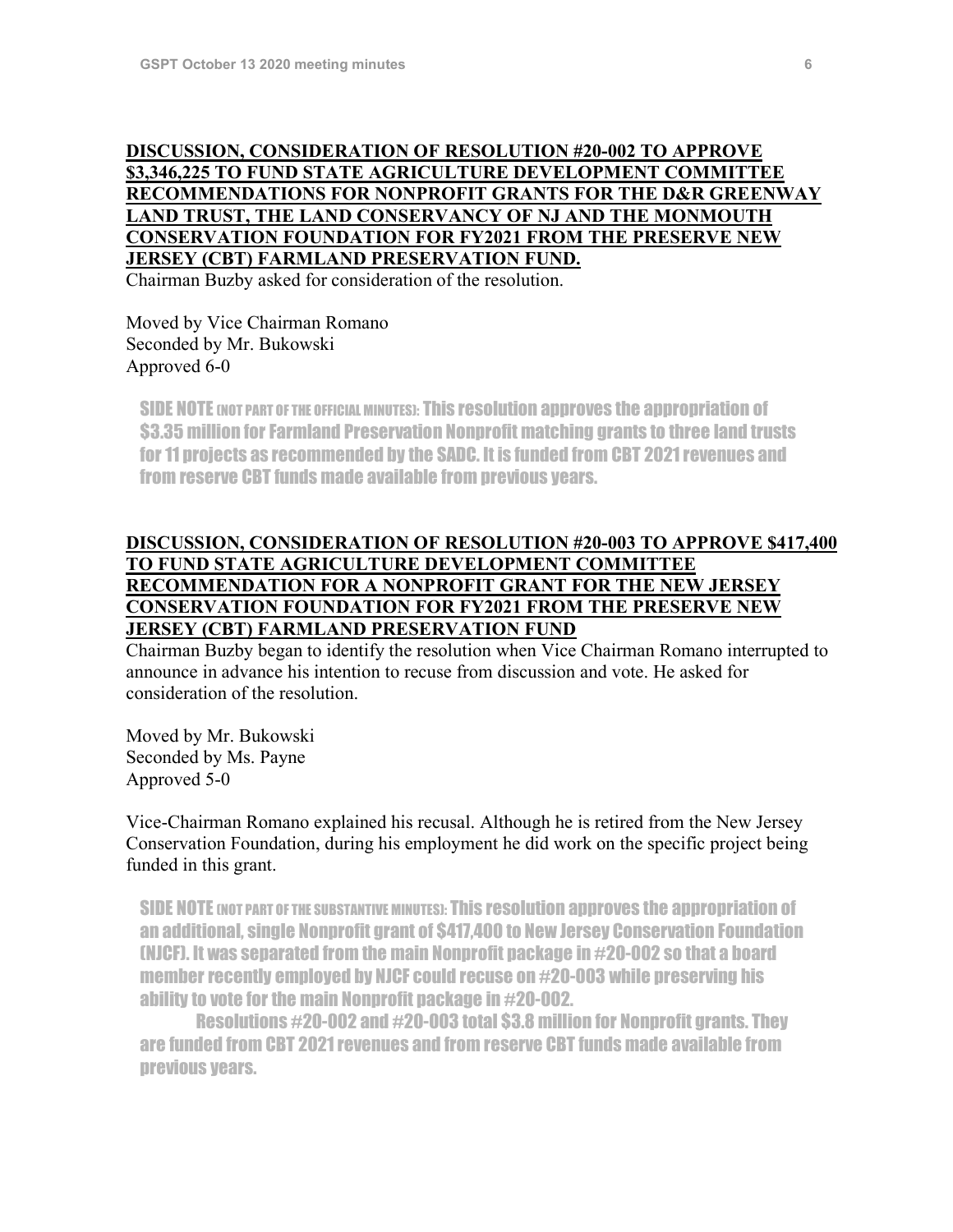### **DISCUSSION, CONSIDERATION OF RESOLUTION #20-004 TO APPROVE \$23,298,172 TO FUND STATE AGRICULTURE DEVELOPMENT COMMITTEE RECOMMENDATIONS FOR STATE DIRECT EASEMENT ACQUISITIONS FOR FY2021 FROM THE PRESERVE NEW JERSEY (CBT) FARMLAND PRESERVATION FUND, THE GARDEN STATE FARMLAND PRESERVATION TRUST FUND AND FROM THE 1995, 2007 AND 2009 FARMLAND PRESERVATION BOND FUNDS**

Chairman Buzby read the titles and introduced the resolution.

Mr. Siegel explained that there were special features to this resolution and to Resolution #20-005 concerning application of additional CBT revenues should they become available prior to enactment of the Appropriations Act. He asked for consideration of the resolution.

Moved by Mr. Kanef Seconded by Mr. Bukowski Approved 6-0

SIDE NOTE (NOT PART OF THE SUBSTANTIVE MINUTES): This resolution approves the appropriation of \$23.3 million for the Farmland Preservation Program State Direct Acquisitions as recommended by and to be carried out by the SADC.

The sources of funding break down as follows:

- **\$22.4 million in CBT FY2021 funds**
- \$599,712 from the 2009 Farmland Preservation Bond Fund
- \$141,233 from the 2007 Farmland Preservation Bond Fund
- \$103,308 from the Garden State Farmland Preservation Trust Fund
- \$37,544 from the 1995 Farmland Preservation Bond Fund

## **DISCUSSION, CONSIDERATION OF RESOLUTION #20-005 TO APPROVE \$2,253,000 TO FUND STATE AGRICULTURE DEVELOPMENT COMMITTEE RECOMMENDATIONS FOR FARMLAND STEWARDSHIP GRANTS FOR FY2021 FROM THE PRESERVE NEW JERSEY (CBT) FARMLAND PRESERVATION FUND**

Chairman Buzby read the title and asked for consideration of the resolution.

Moved by Ms. Payne Seconded by Vice Chairman Romano Approved 6-0

SIDE NOTE (NOT PART OF THE SUBSTANTIVE MINUTES): This resolution approves the appropriation of \$2.25 million for Farmland Stewardship Grants as recommended by and to be carried out by the SADC. It is funded from CBT 2021 revenues and from reserve CBT funds made available from previous years.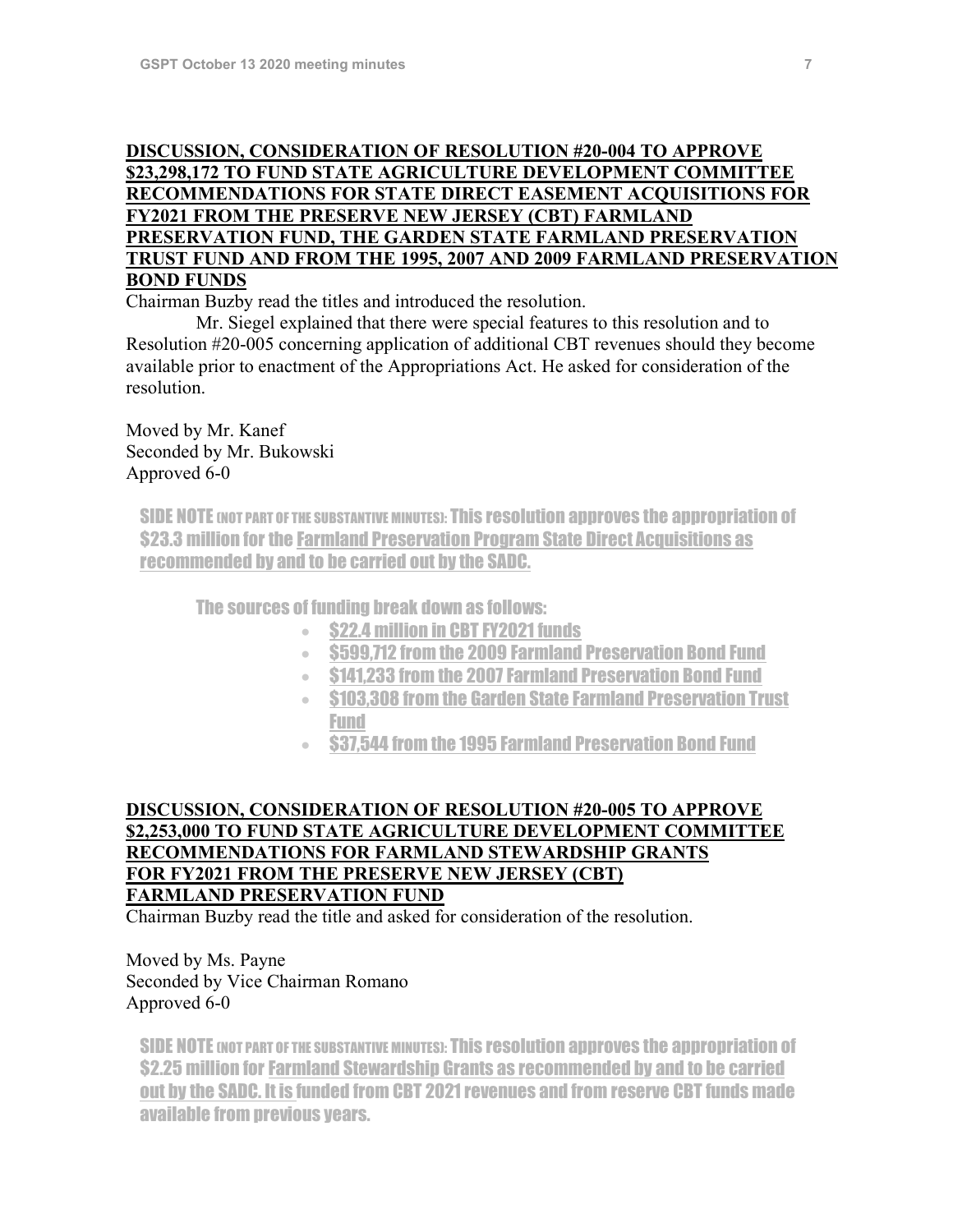### **DISCUSSION, CONSIDERATION OF RESOLUTION #20-006 TO APPROVE A GRANT OF \$50,000 TO THE GEOSPATIAL RESEARCH LAB AT ROWAN UNIVERSITY FOR THE PURPOSE OF OPERATING AND MAINTAINING THE NEW JERSEY CONSERVATION BLUEPRINT WEB SITE AND SUPPORTING DATABASES FOR USE BY STATE, LOCAL AND NONPROFIT CONSERVATION AGENCIES.**

Chairman Buzby asked Mr. Siegel to update the board on the status of last year's \$36,000 grant to the Geospatial Lab.

Mr. Siegel said the Grant Agreement with Rowan required a final report, which was received "just last week" from Dr. John Hasse of the Geospatial Lab on the progress of GSPT grant for the New Jersey Conservation Blueprint. He said board members had received a preliminary report from the Geospatial Lab in their Advanced Mailing packet. He said this September report was technically incomplete because a small staff expenditure had been delayed owing to the impact of the pandemic on the re-opening of Rowan University. He said a more recent final report resolved this final expenditure and showed the GSPT grant as fully expended with a zero balance.

Mr. Siegel said most of the funding, as expected, had gone to staff work to maintain and develop new features on the Web site. He said the crucial work is updating the Web site continuously as new properties are preserved and other landscapes have changes in status. He said if the Web site were to be left without maintenance for just six months it would begin to erode in value.

Mr. Siegel discussed the GSPT's \$278,000 office budget from which this grant is appropriated. He said a special three-month layover from Fiscal Year 2020 threw many budget lines into disarray but that the final disposition of the GSPT's operating budget for Fiscal Year 2021 has been completed. He said there is capacity to increase the Conservation Blueprint grant to \$50,000.

Mr. Bukowski said he had visited the Geospatial Lab a few years ago as the tools were being developed "and to say it is impressive is an understatement." He said he would be interested in obtaining a report from the Geospatial Lab concerning integration of acquisition programs and "connectivity" of projects. He said, "I mean this to be supportive and positive, to facilitate the relationship development."

Mr. Siegel said he also visited the Geospatial Lab with Chairman Buzby in February. He said he was certain Dr. Hasse would be enthusiastic about facilitating such a meeting between acquisition programs at his venue or elsewhere to discuss coordination.

Ms. Payne said she would welcome a coordinating meeting between the acquisition programs whether or not the Geospatial Lab is involved.

Mr. Siegel asked for consideration of the resolution.

Moved by Mr. Bukowski Seconded by Ms. Payne Approved 6-0